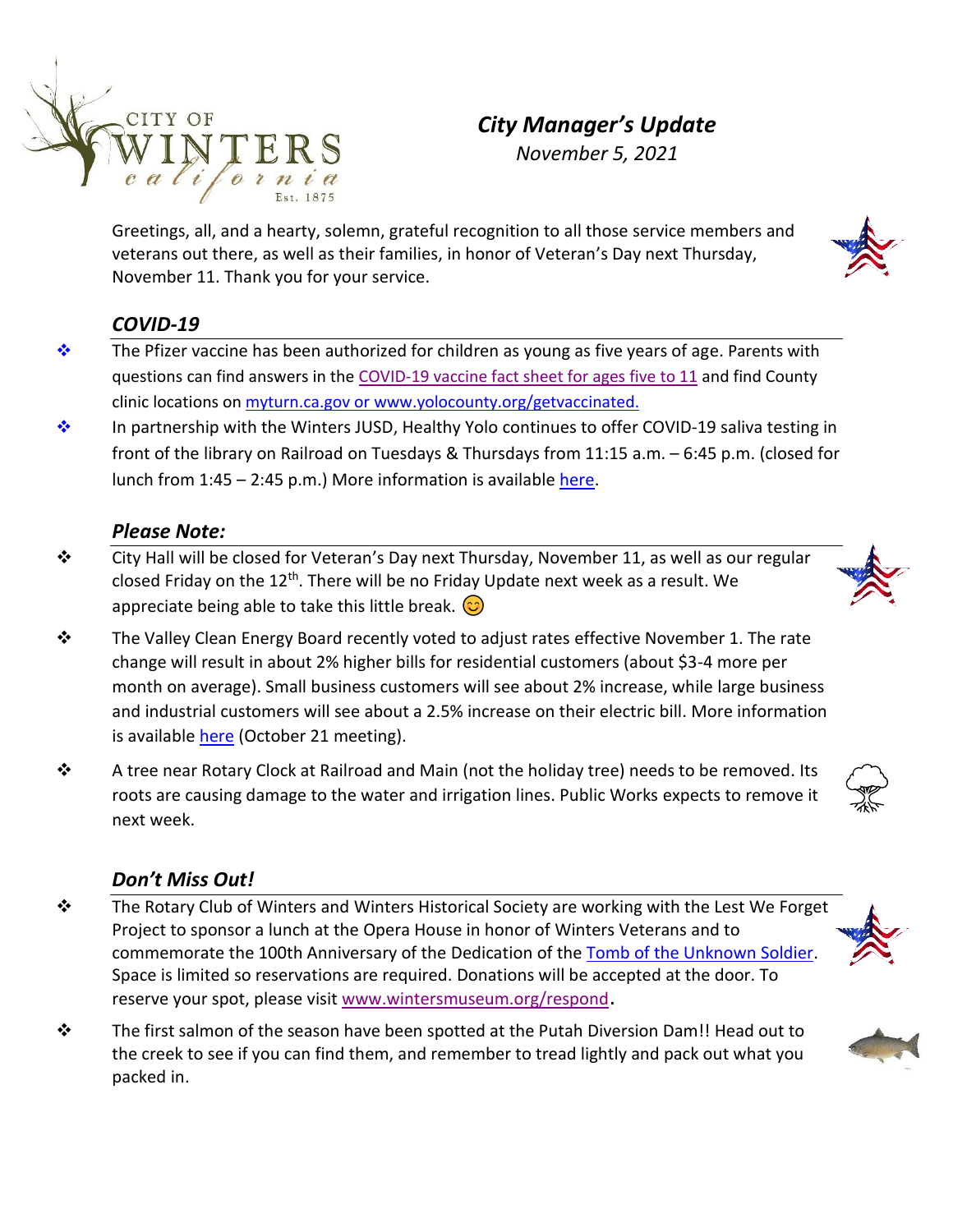- $\div$  The Winters Museum is pleased to announce that local historian Floyd Shimomura will serve as guest docent at the Museum on Saturday, November 6, from 1:00 to 5:00 PM.
- $\dots$  The Yolo County Library system is celebrating Native American Heritage Month with an array of programs, activities, and suggested readings. For more information, please click [here.](%09https:/yolocountylibrary.org/wp-content/uploads/sites/71/2021/11/2021-NAHM-Bib-with-Links.pdf)

## *Did You Know?*

❖ The Winters JUSD is committed to the well-being of its students, staff, and families to create a safe and healthy learning environment. In support of the District's ongoing commitment, the WJUSD has partnered with Care Solace to provide an additional layer of care for our community. Care Solace is an online resource with a live 24/7 assistant meant to help individuals find local mental health-related programs and counseling services. Care Solace is now available for use by district families and staff at no cost. More information is available at [www.caresolace.com/winters](http://www.caresolace.com/winters) or by calling (888) 515-0595. The pandemic has been difficult for everyone, so thank you to the WJUSD for providing this extra layer of support to the community.



❖ The Arce family shared this photo of the new playground equipment at Blue Oak Park; it's open for business! Pathway lighting will be installed shortly.

The play equipment at Valley Oak Park is still awaiting a replacement part; unfortunately, the manufacturer sent another defective part hence the delay.

#### *Upcoming Council Meeting – November 16, via Zoom*

Several items are tentatively scheduled for the agenda:

- The formation of the Climate Action Commission (we'll recruit for members so watch for an upcoming announcement);
- A discussion on recently approved housing bills and the impacts to the Winters community;
- The introduction of an updated solid waste ordinance as required under SB 1383, including a discussion of the various mandates related to mandatory organics recycling for businesses and residents, the recovery of edible food waste for people in need, and mandatory procurement of compostable material (CalRecycle has determined that the City of Winters must "procure" 300 tons of compost / mulch; how we do that remains to be seen….);
- Revisiting the Main Street weekend closure for the winter months; and
- An update on the City's unfunded CalPERS and OPEB liabilities.

A closed session has been scheduled at 5:30 p.m. to discuss my first year with the City. Both agendas will be posted next week.